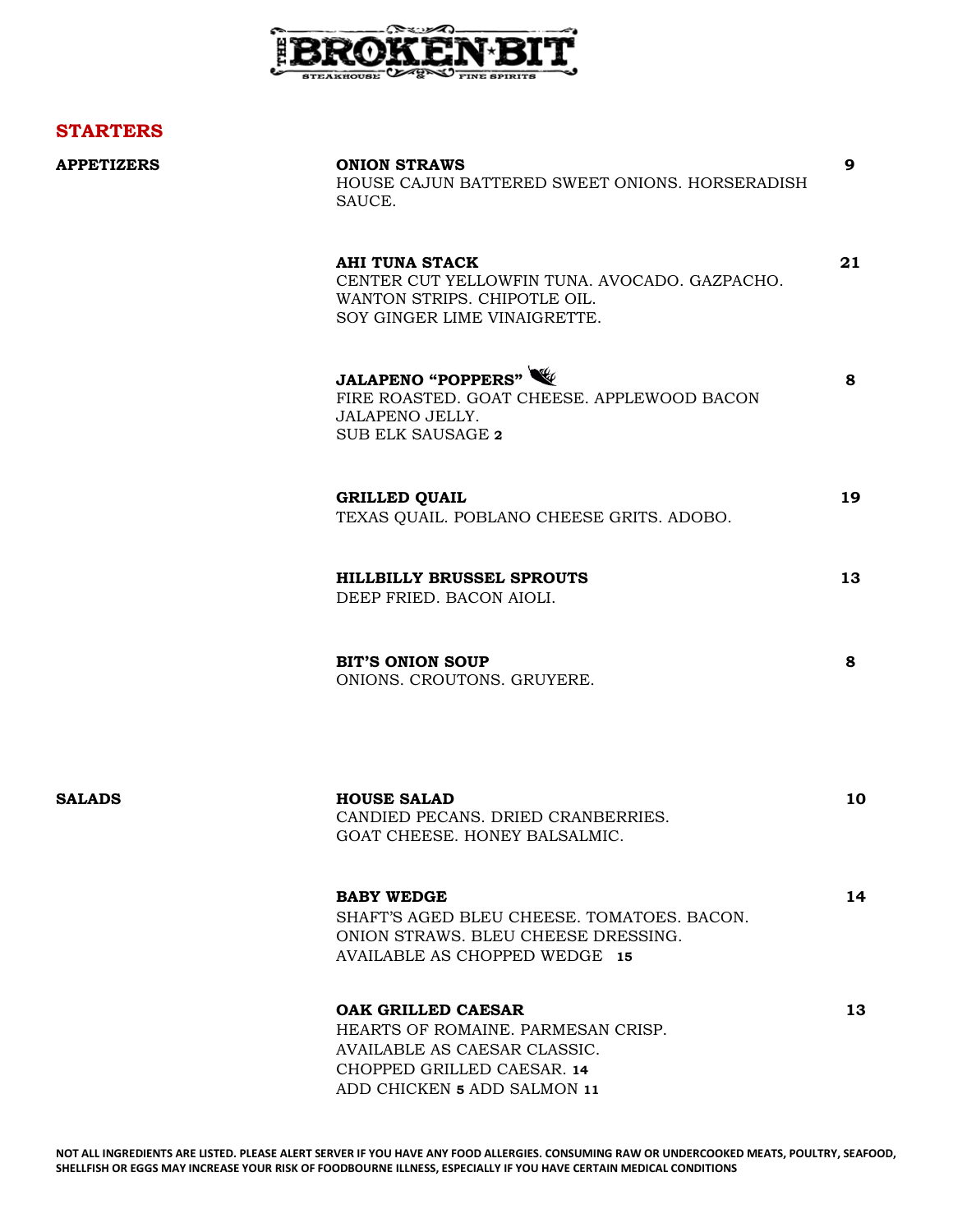

# **SEASONAL**

|                  | WHITE CHOCOLATE SCALLOPS<br>WHITE CHOCOLATE BUERRE BLANC.                                                           | 29                                |
|------------------|---------------------------------------------------------------------------------------------------------------------|-----------------------------------|
|                  | PORK BELLY SALAD<br>MOZZARELLA. PICKLED ONIONS. GRANNY SMITH APPLE.<br>CANDIED WALNUTS. MAPLE VINAIGRETTE DRESSING. | 14                                |
|                  | <b>CIOPPINO</b><br>CLAMS. MUSSELS. REDFISH. SHRIMP.<br>SERVED WITH BAGUETTE CROSTINI.                               | 31                                |
|                  | 14 OZ AUSRALIAN WAGYU RIBEYE (A LA CARTE)<br><b>SCORE 7</b>                                                         | 95                                |
|                  | ASK YOUR SERVER FOR OUR SUGGESTED WINE PAIRING                                                                      |                                   |
| <b>BEVERAGES</b> | <b>FOUNTAIN SODA</b><br>PEPSI/DIET PEPSI/CHERRY PEPSI/DR. PEPPER<br>SIERRA MIST/LEMONADE/MOUNTAIN DEW               | $\mathbf{3}$                      |
|                  | <b>STRAWBERRY LEMONADE</b>                                                                                          | 4                                 |
|                  | <b>BOTTLED ROOTBEER</b>                                                                                             | 4                                 |
|                  | <b>NESPRESSO COFFEE</b><br>CAPPUCCINO<br><b>ESPRESSO</b><br>AMERICANO / DECAF (\$1 Refills)                         | 4<br>3<br>$\overline{\mathbf{3}}$ |
|                  | <b>TEA</b><br>PREMIUM BLACK ICED TEA.<br>HOT TEA AVAILABLE IN ASSORTED FLAVORS                                      | 3                                 |

# **"LIFE IS SHORT…. EAT OUR HOUSE MADE DESSERTS FIRST"**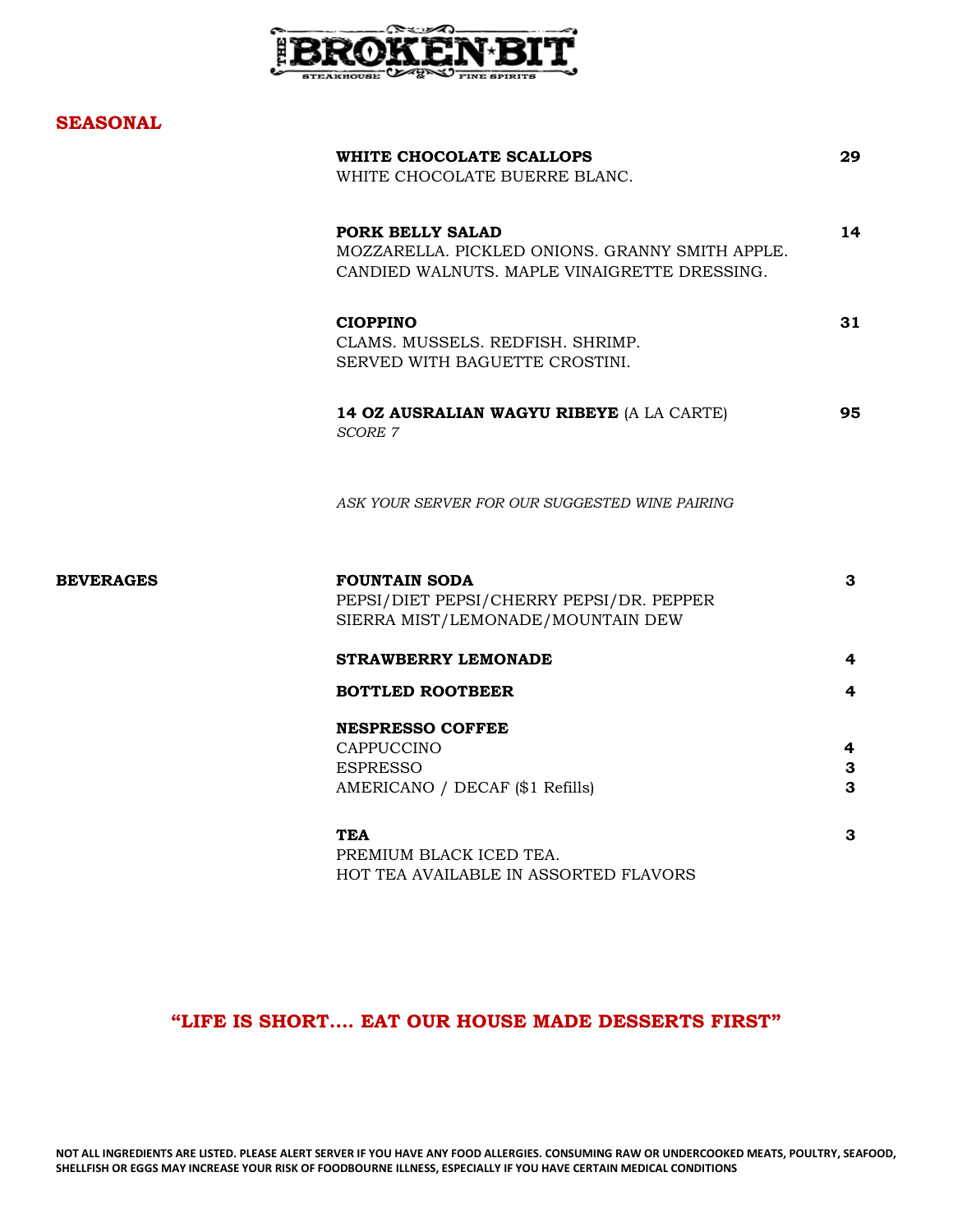

## **SPECIALTIES**

**HOUSE SPECIALTIES WHISKEY PORK CHOP 16 OZ 36**

POBLANO CHEESE GRITS. SEASONAL VEGGIES. WHISKEY GLAZE.

## **OATMEAL STOUT BRAISED PORK SHANK 31**

OATMEAL STOUT REDUCTION. GARLIC MASHED POTATOES. (\$1 FROM EVERY SHANK SOLD GOES TO VETS 4 VETERANS)

### **ROASTED POBLANO PEPPER 18**

ROASTED VEGETABLES. GOAT CHEESE. WHITE SHARP CHEDDAR. CREOLE SAUCE. CILANTRO PESTO. RICE. ADD CHICKEN **5** ADD SALMON **11**

### **MARY'S FREE-RANGE SAGEBRUSH CHICKEN 26**

ROASTED POTATO HERB SAUCE. LOCAL HONEY & APPLEWOOD SMOKED BACON CARAMELIZED BRUSSELS

### **FILET TIP BEEF KABOBS 28**

SWEET PEPPERS. ONIONS. ZUCCHINI. MUSHROOMS. SWEET BBQ SAUCE. ROASTED GARLIC MASHED POTATOES.

#### **COWBOY CHEESEBURGER 19**

½ LB PREMIUM BLEND OF BRISKET, SHORT RIBS, AND FLANK STEAK. BRIOCHE BUN. CHIPOTLE MAYO. AMERICAN CHEESE. LETTUCE. TOMATO. ONIONS. SERVED WITH FRENCH FRIES ADD BACON **3** ADD AVOCADO **1.50** ADD FRIED EGG **2.50** SUB VEGETARIAN PATTY **2**

## **BIT'S "STROGANOFF" 26**

FETTUCCINE. MUSHROOMS. SLICED FILET TIPS.